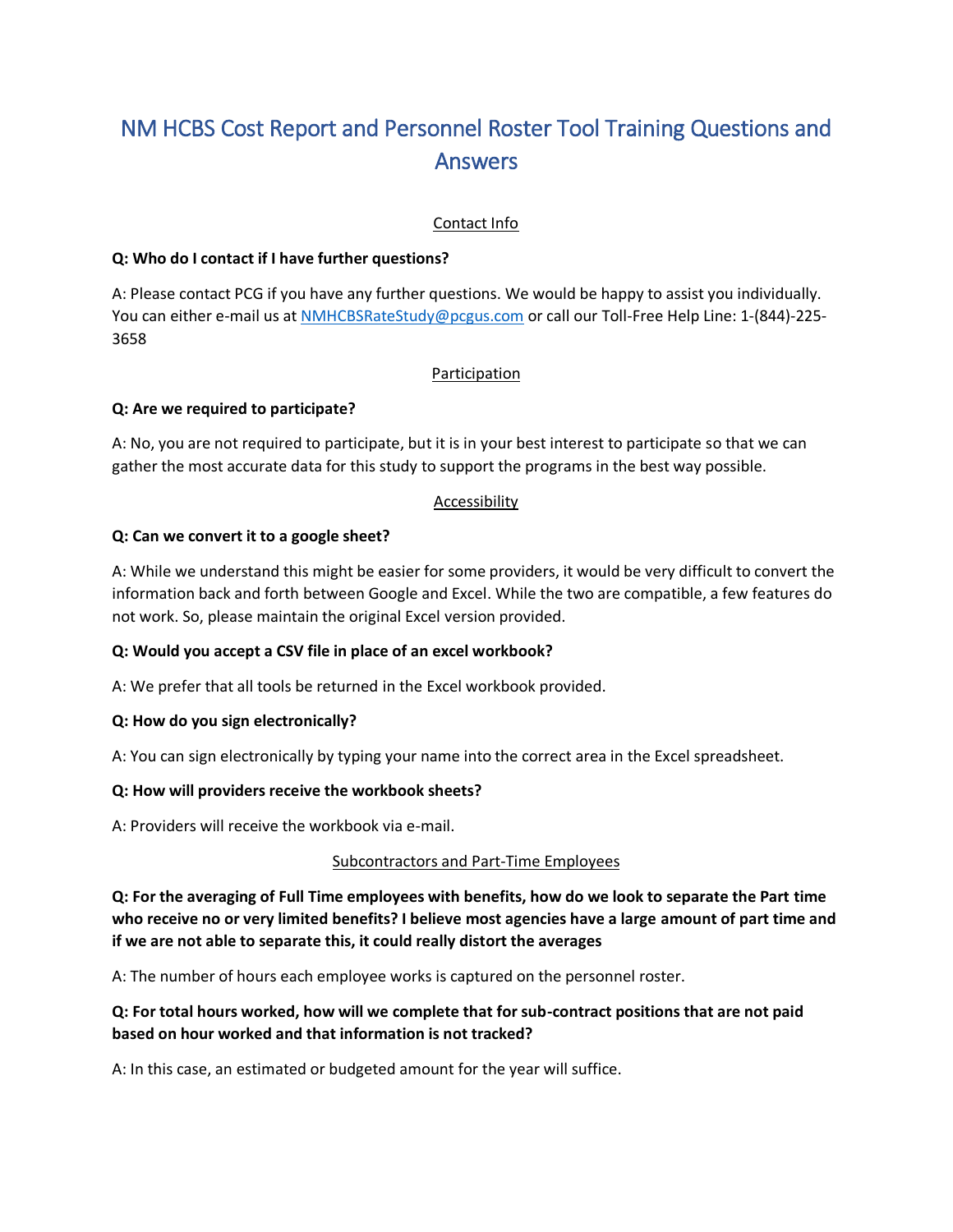#### Submission

#### **Q: Can the agency submit the cost report prior to the deadline or other tools?**

A: Yes, each tool can be submitted as soon as they are ready prior to January 28th, 2019.

# **Q: The personnel roster is just for the staff related to the DD waiver? Not our entire agency staff.**

A: Correct. We are only interested in seeing the staff related to services under the DD, MF and Mi Via waivers.

# Financial Information

# **Q: If we are a DD waiver provider and also provide services through state general funds, do we report both sources of revenue together?**

A: The program total field should include all funds, including state general funds. The revenue should then be allocated to each specific waiver in the fields provided.

# **Q: If we are a new agency and don't have a full year's data on our expenses, should we just pro-rate what that might be?**

A: We do not need cost reports if a provider does not have a full year of data available.

# **Q: Under other expenses, where do we capture depreciation?**

A: Thank you for this question. We have added a depreciation field to the cost tool.

#### **Q: How will administrative costs be calculated into this rate study?**

A: These costs are captured in the cost report tool.

#### **Q: We are experiencing high levels of vacancies- that will hurt us/ lower the "cost", no?**

A: Thank you for this question. We have added a section to capture FTEs and vacancies.

# **Q: Is the Personnel Roster only for those who are currently working even though we are using 2017 to reflect costs?**

A: Yes, the personnel roster is only for those who are currently working even though the cost report tool reflects 2017 costs.

#### **Other**

# **Q: Can we allocate by number of waiver/nonwaiver clients, for instance, as a percentage?**

A: Yes, this is an acceptable allocation method.

#### **Q: What if our office is in Colorado, not New Mexico?**

A: Out of state providers should record all categories as requested except the "County" field which can be left blank.